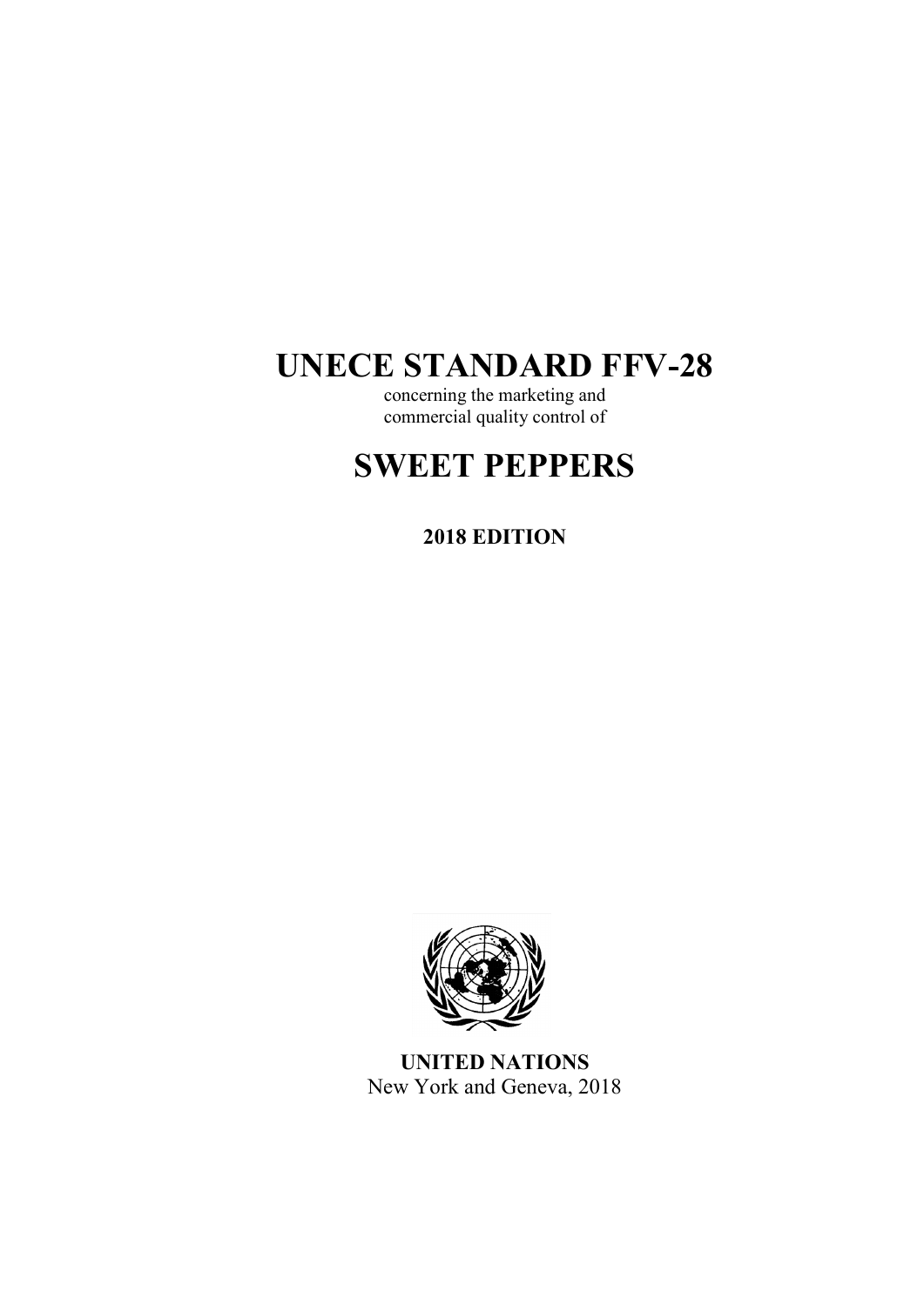#### **NOTE**

#### **Working Party on Agricultural Quality Standards**

The commercial quality standards developed by the Working Party on Agricultural Quality Standards of the United Nations Economic Commission for Europe (UNECE) help facilitate international trade, encourage high-quality production, improve profitability and protect consumer interests. UNECE standards are used by governments, producers, traders, importers and exporters, and other international organizations. They cover a wide range of agricultural products, including fresh fruit and vegetables, dry and dried produce, seed potatoes, meat, cut flowers, eggs and egg products.

Any member of the United Nations can participate, on an equal footing, in the activities of the Working Party. For more information on agricultural standards, please visit our website [<www.unece.org/trade/agr>](http://www.unece.org/trade/agr/).

The present Standard for Sweet Peppers is based on document ECE/CTCS/WP.7/2018/12, reviewed and adopted by the Working Party at its seventy-fourth session.

The designations employed and the presentation of the material in this publication do not imply the expression of any opinion whatsoever on the part of the United Nations Secretariat concerning the legal status of any country, territory, city or area or of its authorities, or concerning the delimitation of its frontiers or boundaries. Mention of company names or commercial products does not imply endorsement by the United Nations.

All material may be freely quoted or reprinted, but acknowledgement is requested.

Please contact the following address with any comments or enquiries:

Agricultural Standards Unit Economic Cooperation and Trade Division United Nations Economic Commission for Europe Palais des Nations CH-1211 Geneva 10, Switzerland E-mail: [agristandards@unece.org](mailto:agristandards@unece.org)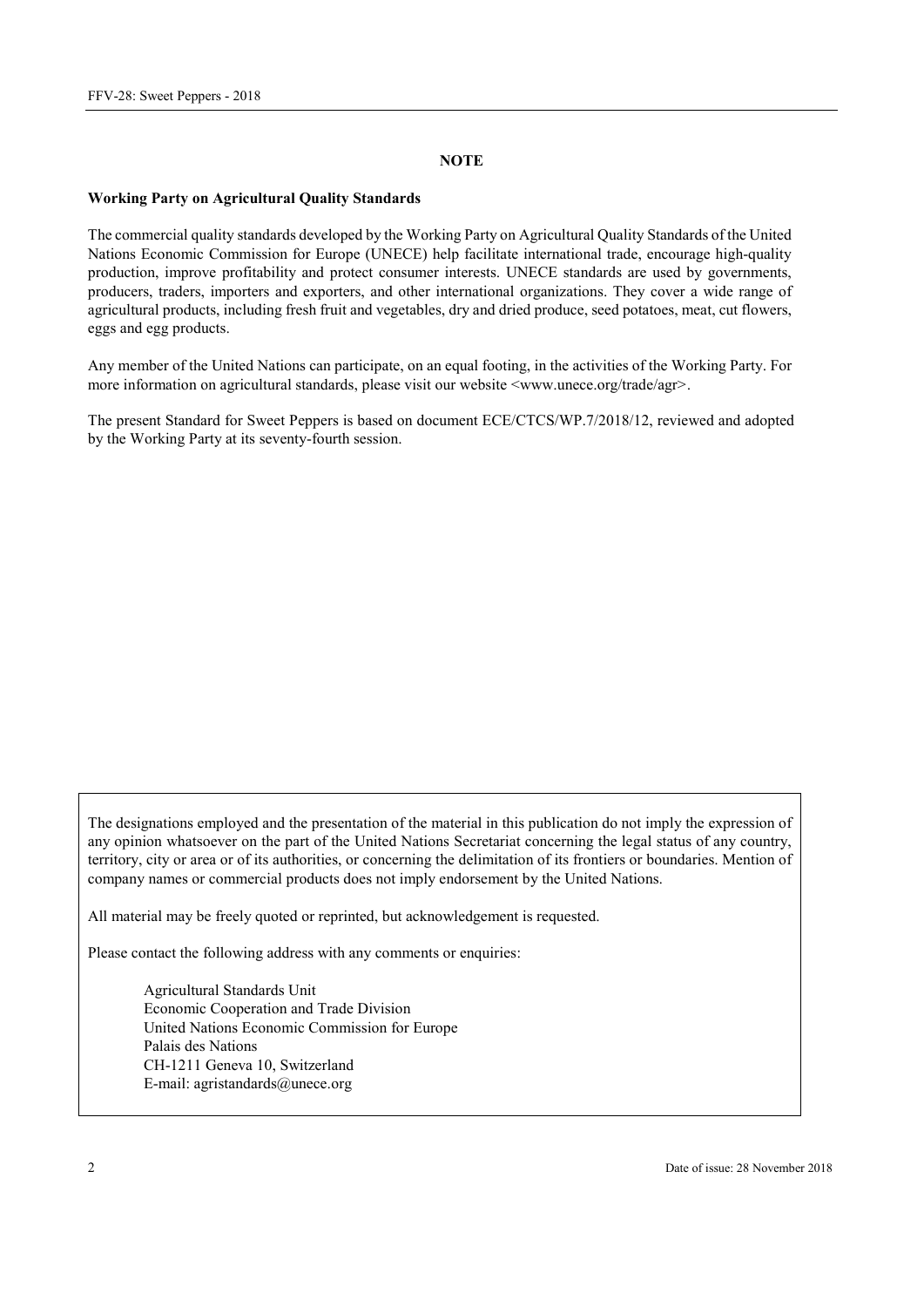# **UNECE Standard FFV-28 concerning the marketing and commercial quality control of Sweet peppers**

# **I. Definition of produce**

This standard applies to sweet peppers of varieties<sup>[1](#page-2-0)</sup> (cultivars) grown from *Capsicum annuum* L*.* to be supplied fresh to the consumer, sweet peppers for industrial processing being excluded.

# **II. Provisions concerning quality**

The purpose of the standard is to define the quality requirements for sweet peppers-after preparation and packaging.

However, if applied at stages following export, products may show in relation to the requirements of the standard:

- a slight lack of freshness and turgidity
- for products graded in classes other than the "Extra" Class, a slight deterioration due to their development and their tendency to perish.

The holder/seller of products may not display such products or offer them for sale, or deliver or market them in any manner other than in conformity with this standard. The holder/seller shall be responsible for observing such conformity.

#### **A. Minimum requirements**

In all classes, subject to the special provisions for each class and the tolerances allowed, the sweet peppers must be:

- intact
- sound; produce affected by rotting or deterioration such as to make it unfit for consumption is excluded
- clean, practically free of any visible foreign matter
- fresh in appearance
- firm
- practically free from pests
- free from damage caused by pests affecting the flesh
- free of damage caused by low temperature or frost

<span id="page-2-0"></span><sup>&</sup>lt;sup>1</sup> Some of the sweet pepper varieties may have a slightly hot taste. Examples of commercial varieties of sweet peppers having a slightly hot taste are Sivri and Padron.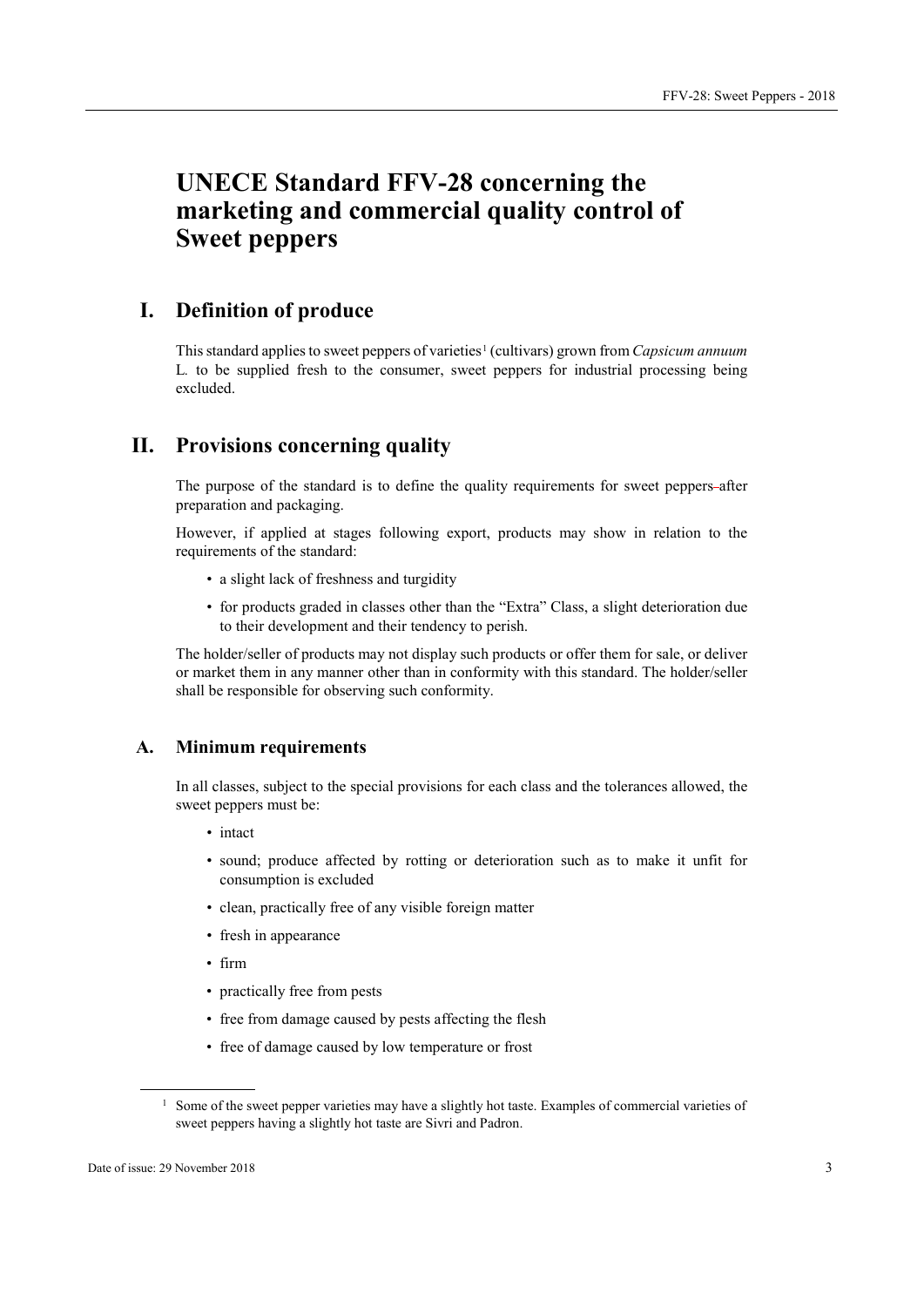- with peduncles attached; the peduncle must be neatly cut and the calyx be intact
- free of abnormal external moisture
- free of any foreign smell and/or taste.

The development and condition of the sweet peppers must be such as to enable them:

- to withstand transportation and handling
- to arrive in satisfactory condition at the place of destination.

### **B. Classification**

Sweet peppers are classified in three classes, as defined below:

#### **(i) "Extra" Class**

Sweet peppers in this class must be of superior quality. They must be characteristic of the variety and/or commercial type.

They must be free from defects, with the exception of very slight superficial defects, provided these do not affect the general appearance of the produce, the quality, the keeping quality and presentation in the package.

#### **(ii) Class I**

Sweet peppers in this class must be of good quality. They must be characteristic of the variety and/or commercial type.

The following slight defects, however, may be allowed, provided these do not affect the general appearance of the produce, the quality, the keeping quality and presentation in the package:

- a slight defect in shape
- slight silvering or damage caused by thrips covering not more than 1/3 of the total surface area
- slight skin defects, such as:
	- pitting, scratching, sunburn, pressure marks covering in total not more than 2cm for defects of elongated shape, and 1cm2 for other defects; or
	- dry superficial cracks covering in total not more than 1/8 of the total surface area
- slightly damaged peduncle.

#### **(iii) Class II**

This class includes sweet peppers that do not qualify for inclusion in the higher classes but satisfy the minimum requirements specified above.

The following defects may be allowed provided the sweet peppers retain their essential characteristics as regards the quality, the keeping quality and presentation:

• defects in shape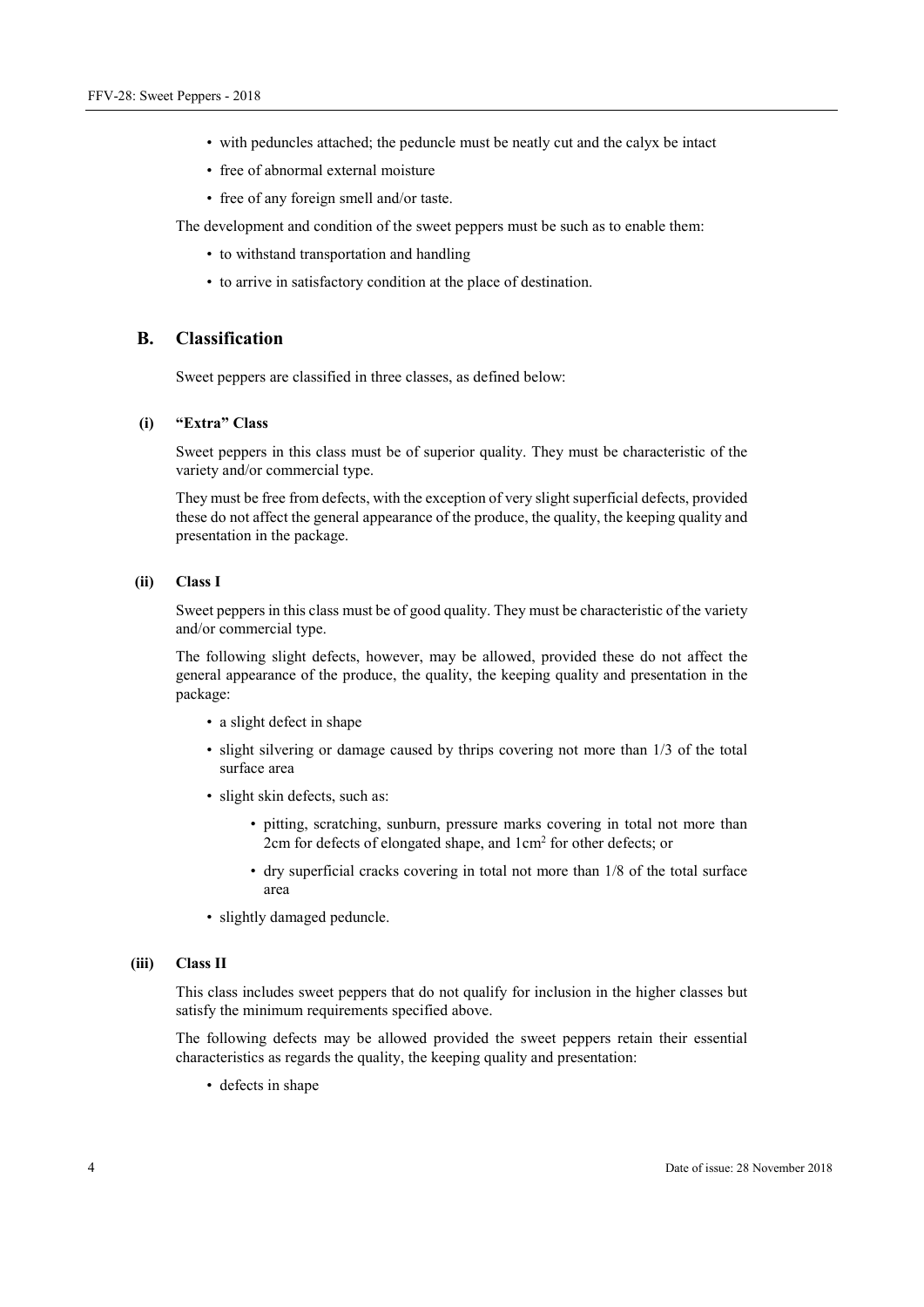- silvering or damage caused by thrips covering not more than 2/3 of the total surface area
- skin defects, such as:
	- pitting, scratching, sunburn, bruising, and healed injuries covering in total not more than 4 cm in length for defects of elongated shape and  $2.5 \text{ cm}^2$  of the total area for other defects; or
	- dry superficial cracks covering in total not more than 1/4 of the total surface area
- blossom end deterioration not more than 1 cm<sup>2</sup>
- shrivelling not exceeding 1/3 of the surface
- damaged peduncle and calyx, provided the surrounding flesh remains intact.

# **III. Provisions concerning sizing**

Size is determined by the maximum equatorial diameter or by weight.

To ensure uniformity in size, the range in size between produce in the same package shall not exceed:

- (a) For sweet peppers sized by diameter:
	- 20 mm.
- (b) For sweet peppers sized by weight:
	- 30 g where the heaviest piece weighs 180 g or less
	- 80 g where the lightest piece weighs more than 180 g but less than 260 g
	- no limit where the lightest piece weighs 260 g or more

Elongated sweet peppers should be sufficiently uniform in length.

Uniformity in size is not compulsory for Class II.

# **IV. Provisions concerning tolerances**

At all marketing stages, tolerances in respect of quality and size shall be allowed in each lot for produce not satisfying the requirements of the class indicated.

# **A. Quality tolerances**

#### **(i) "Extra" Class**

A total tolerance of 5 per cent, by number or weight, of sweet peppers not satisfying the requirements of the class but meeting those of Class I is allowed. Within this tolerance not more than 0.5 per cent in total may consist of produce satisfying the requirements of Class II quality.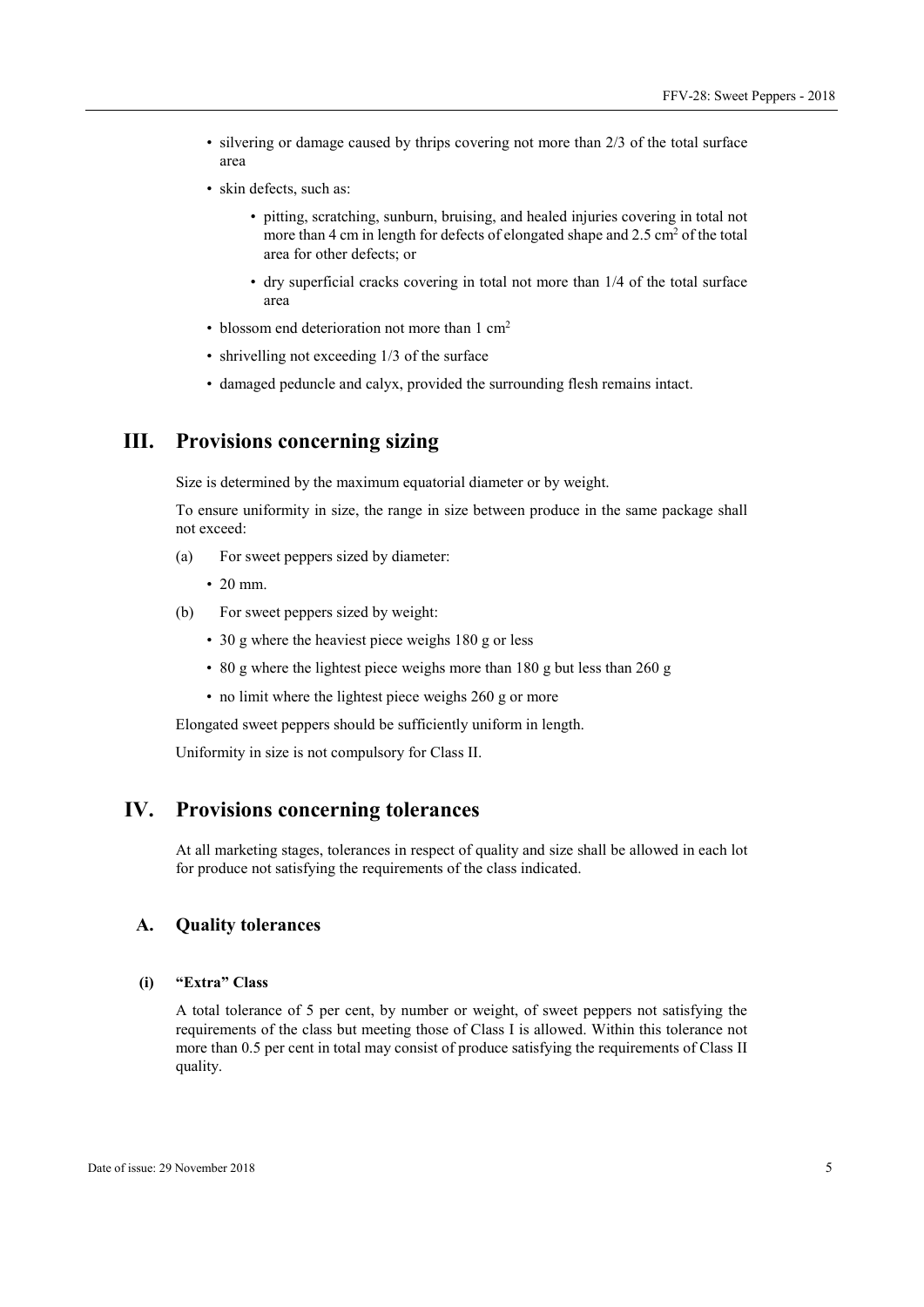#### **(ii) Class I**

A total tolerance of 10 per cent, by number or weight, of sweet peppers not satisfying the requirements of the class but meeting those of Class II is allowed. Within this tolerance not more than 1 per cent in total may consist of produce satisfying neither the requirements of Class II quality nor the minimum requirements or of produce affected by decay.

#### **(iii) Class II**

A total tolerance of 10 per cent, by number or weight, of sweet peppers satisfying neither the requirements of the class nor the minimum requirements is allowed. Within this tolerance not more than 2 per cent in total may consist of produce affected by decay.

#### **B. Size tolerances**

For all classes (if sized): a total tolerance of 10 per cent, by number or weight, of sweet peppers not satisfying the requirements as regards sizing is allowed.

# **V. Provisions concerning presentation**

#### **A. Uniformity**

The contents of each package must be uniform and contain only sweet peppers of the same origin, variety or commercial type, quality and size (if sized) and, in the case of Classes "Extra" and I, of appreciably the same degree of ripeness and colouring.

However, a mixture of sweet peppers of distinctly different colours and/or commercial types may be packed together in a package, provided they are uniform in quality and, for each commercial type and/or colour concerned, in origin. However, in case of those mixtures uniformity in size is not required.

The visible part of the contents of the package must be representative of the entire contents.

#### **B. Packaging**

The sweet peppers must be packed in such a way as to protect the produce properly.

The materials used inside the package must be clean and of a quality such as to avoid causing any external or internal damage to the produce. The use of materials, particularly paper or stamps bearing trade specifications, is allowed, provided the printing or labelling has been done with non-toxic ink or glue.

Stickers individually affixed to the produce shall be such that, when removed, they neither leave visible traces of glue, nor lead to skin defects. Information lasered on single fruit should not lead to flesh or skin defects.

Packages must be free of all foreign matter.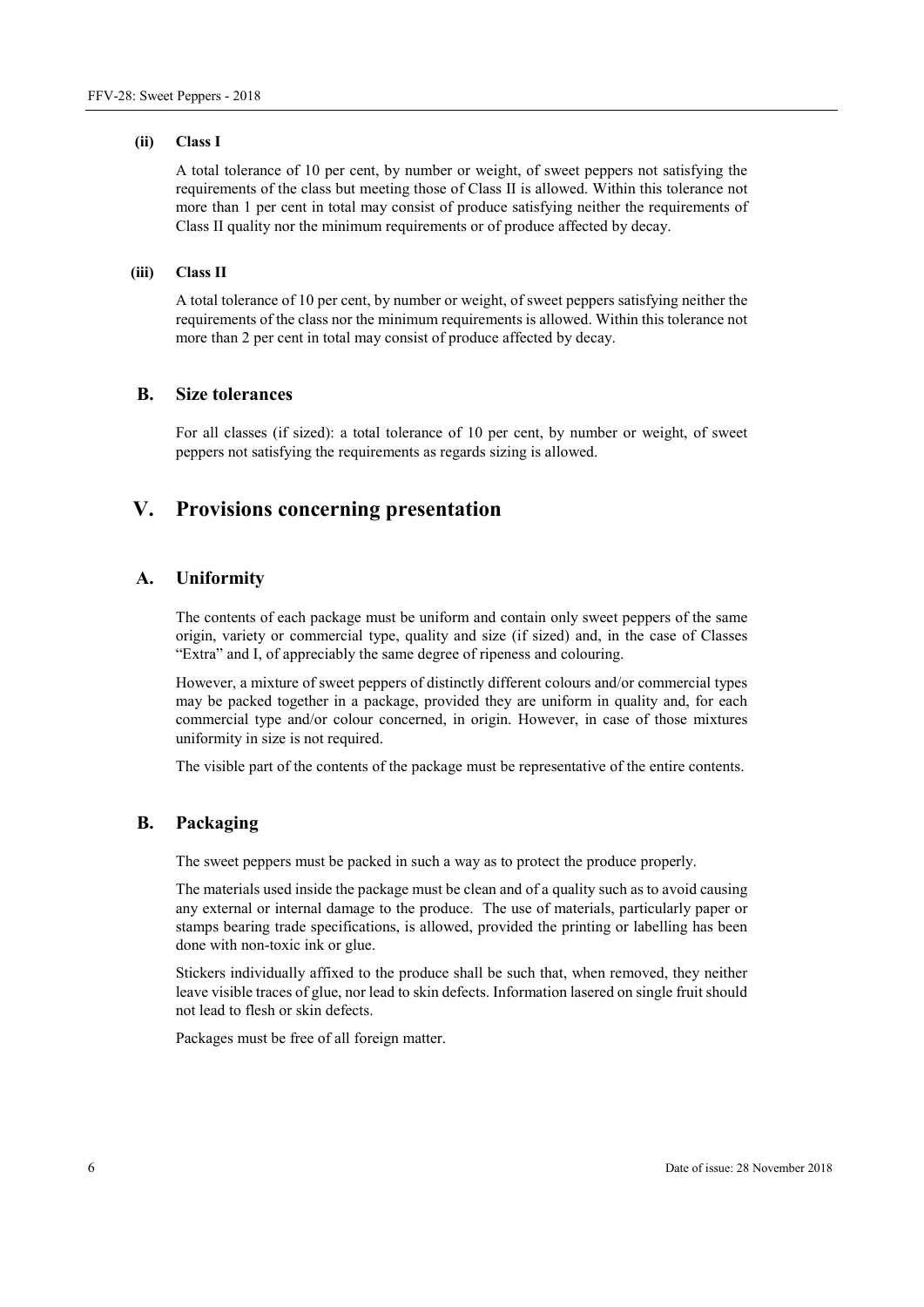# **VI. Provisions concerning marking**

Each package[2](#page-6-0) must bear the following particulars, in letters grouped on the same side, legibly and indelibly marked, and visible from the outside:

## **A. Identification**

Packer and/or dispatcher/exporter:

Name and physical address (e.g. street/city/region/postal code and, if different from the country of origin, the country) or a code mark officially recognized by the national authority<sup>[3](#page-6-1)</sup> if the country applying such a system is listed in the UNECE database.

### **B. Nature of produce**

- "Sweet peppers", if the contents are not visible from the outside
- "Mixture of sweet peppers", or equivalent denomination, in the case of a mixture of distinctly different commercial types and/or colours of sweet peppers. If the produce is not visible from the outside, the commercial types and/or colours and the quantity of each in the package must be indicated.

# **C. Origin of produce**

- Country of origin<sup>[4](#page-6-2)</sup> and, optionally, district where grown or national, regional or local place name
- In the case of a mixture of distinctly different commercial types and/or colours of sweet peppers of different origins, the indication of each country of origin shall appear next to the name of the commercial type and/or colour concerned.

# **D. Commercial specifications**

- Class
- Size (if sized) expressed as minimum and maximum diameters or minimum and maximum weight
- Number of units (optional)
- "(Name of type or variety) may have a slightly hot taste"or equivalent information, where appropriate.

<span id="page-6-2"></span><sup>4</sup> The full or a commonly used name should be indicated.

<span id="page-6-0"></span><sup>&</sup>lt;sup>2</sup> These marking provisions do not apply to sales packages presented in packages. However, they do apply to sales packages (pre-packages) presented individually.

<span id="page-6-1"></span><sup>&</sup>lt;sup>3</sup> The national legislation of a number of countries requires the explicit declaration of the name and address. However, in the case where a code mark is used, the reference "packer and/or dispatcher (or equivalent abbreviations)" has to be indicated in close connection with the code mark, and the code mark should be preceded by the ISO 3166 (alpha) country/area code of the recognizing country, if not the country of origin.